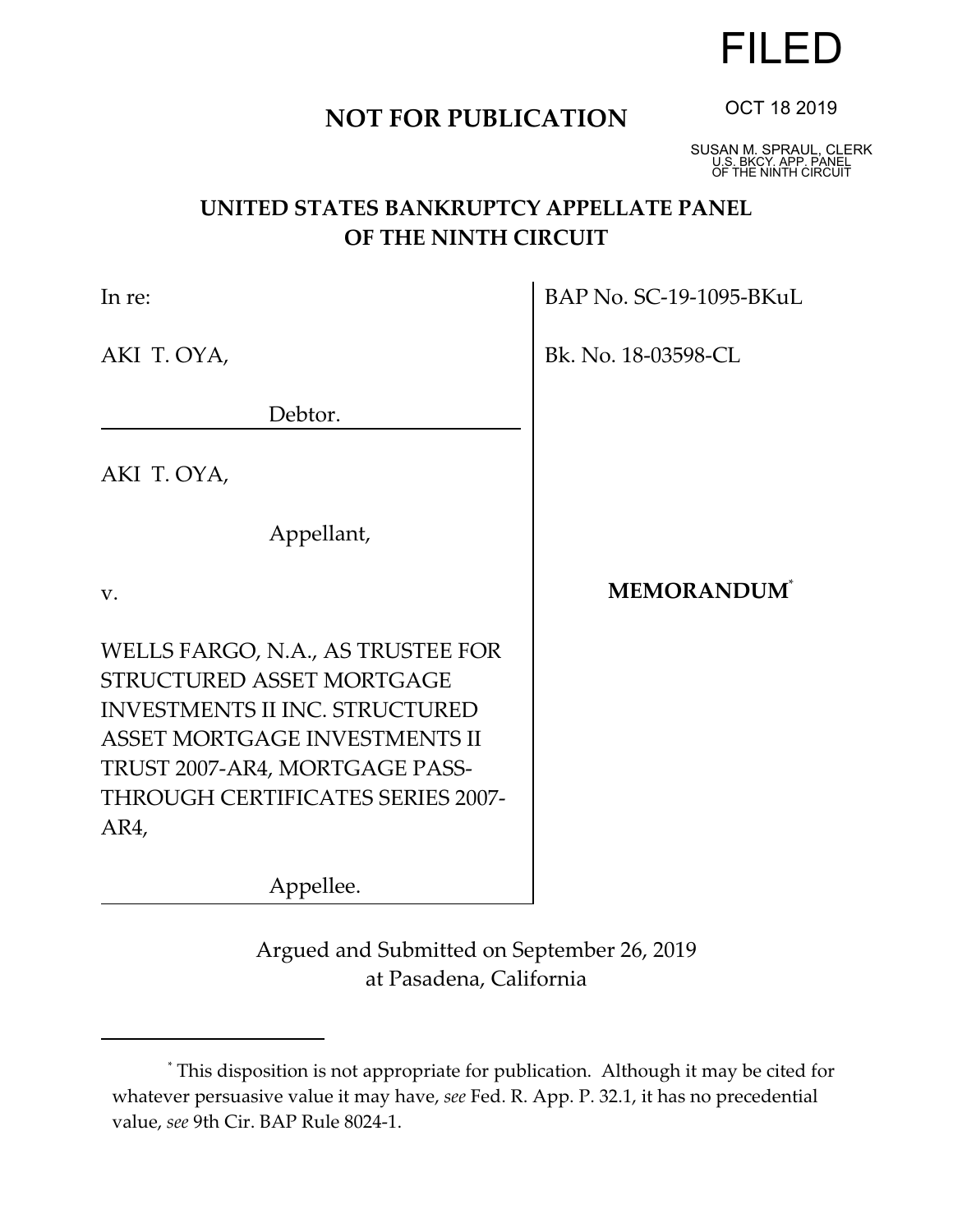## Filed – October 18, 2019

## Appeal from the United States Bankruptcy Court for the Southern District of California

Honorable Christopher B. Latham, Bankruptcy Judge, Presiding

 $\overline{a}$ 

Appearances: Michael G. Doan of Doan Law Firm argued for appellant Aki T. Oya; Jonathan Fink of Wright Finlay & Zak, LLP argued for appellee Wells Fargo, N.A., as Trustee for Structured Asset Mortgage Investments II Inc. Structured Asset Mortgage Investments II Trust 2007-AR4, Mortgage Pass-Through Certificates Series 2007-AR4.

Before: BRAND, KURTZ and LAFFERTY, Bankruptcy Judges.

 $\overline{a}$ 

## **INTRODUCTION**

Appellant Aki Oya appeals an order granting appellee retroactive annulment of the automatic stay under § 362(d)(1) $^{\text{1}}$  and in rem stay relief under § 362(d)(4). $^{2}$  Because appellee could seek retroactive relief despite having notice of the bankruptcy filing prior to its foreclosure sale, and

 $1$  Unless specified otherwise, all chapter and section references are to the Bankruptcy Code, 11 U.S.C. §§ 101-1532, and all "Rule" references are to the Federal Rules of Bankruptcy Procedure.

 $^{\rm 2}$  Aki does not challenge the bankruptcy court's ruling granting in rem relief under § 362(d)(4).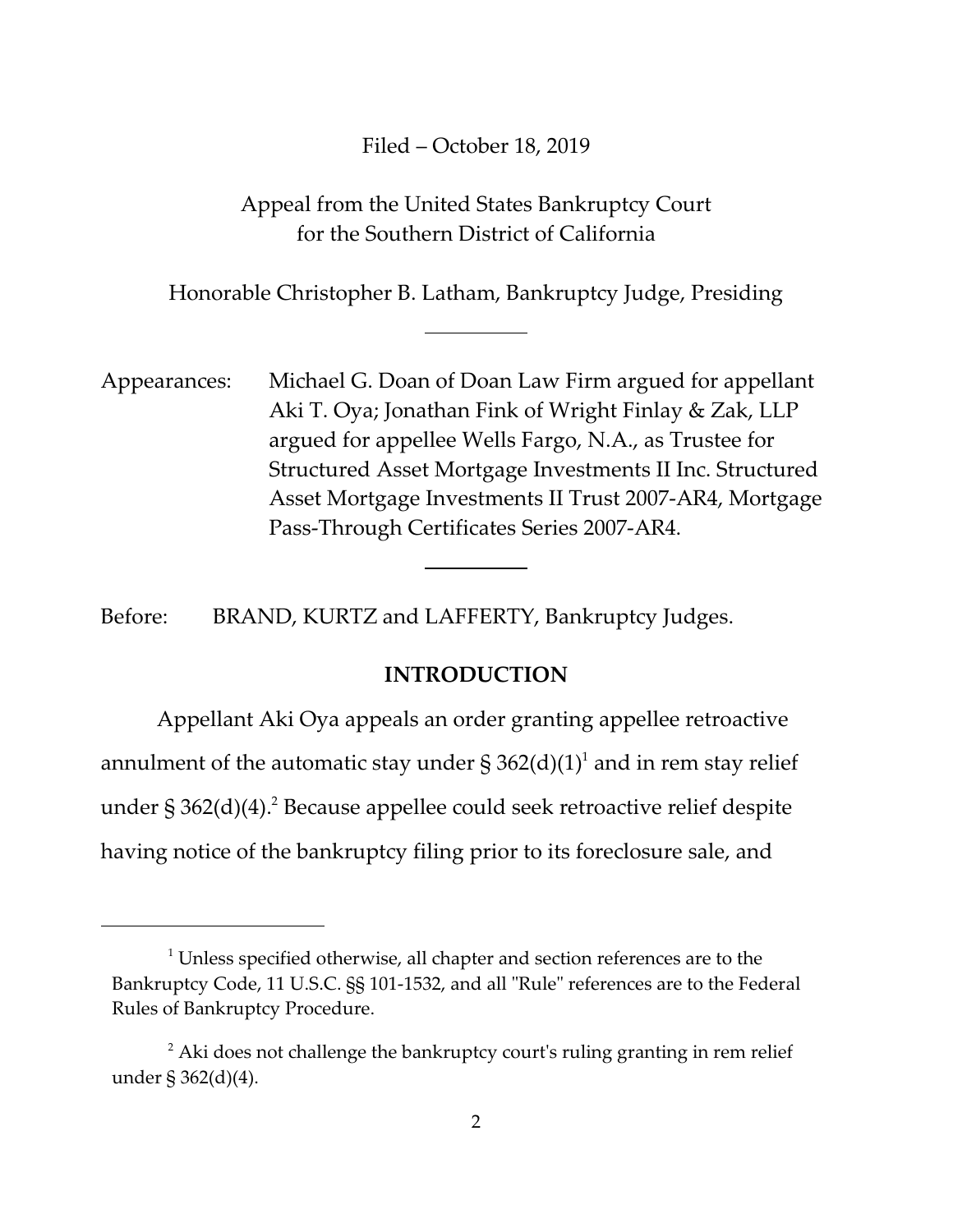because the bankruptcy court properly weighed the required factors concerning such relief, we AFFIRM.

# **I. FACTUAL BACKGROUND AND PROCEDURAL HISTORY A. Prepetition events**

The facts are largely undisputed. Aki and her husband, Souichi Oya, $3$ acquired their residence in 2002 ("Property"). In 2007, the Oyas executed a promissory note and deed of trust for a \$600,000 loan, for which the Property served as security. Appellee, Wells Fargo, N.A., as Trustee for Structured Asset Mortgage Investments II Inc. Structured Asset Mortgage Investments II Trust 2007-AR4, Mortgage Pass-Through Certificates Series 2007-AR4 ("Wells Fargo"), acquired the note and deed of trust in 2013.

The Oyas defaulted on the loan in 2014. They have not made a payment since then. In response to at least two scheduled foreclosure sales for the Property, the Oyas filed a series of five, alternating individual chapter 13 bankruptcy cases between September 2016 and April 2018. No case was successful; all were dismissed for failure to file the required documents or a plan. At least two of the five cases were filed the day before a scheduled foreclosure sale.

Following these five unsuccessful bankruptcy cases, another foreclosure sale was set for Monday, June 18, 2018. Just prior to this, on June 13, 2018, Aki

 $3$  We refer to Ms. Oya as "Aki" and Mr. Oya as "Souichi" to avoid any confusion. No disrespect is intended.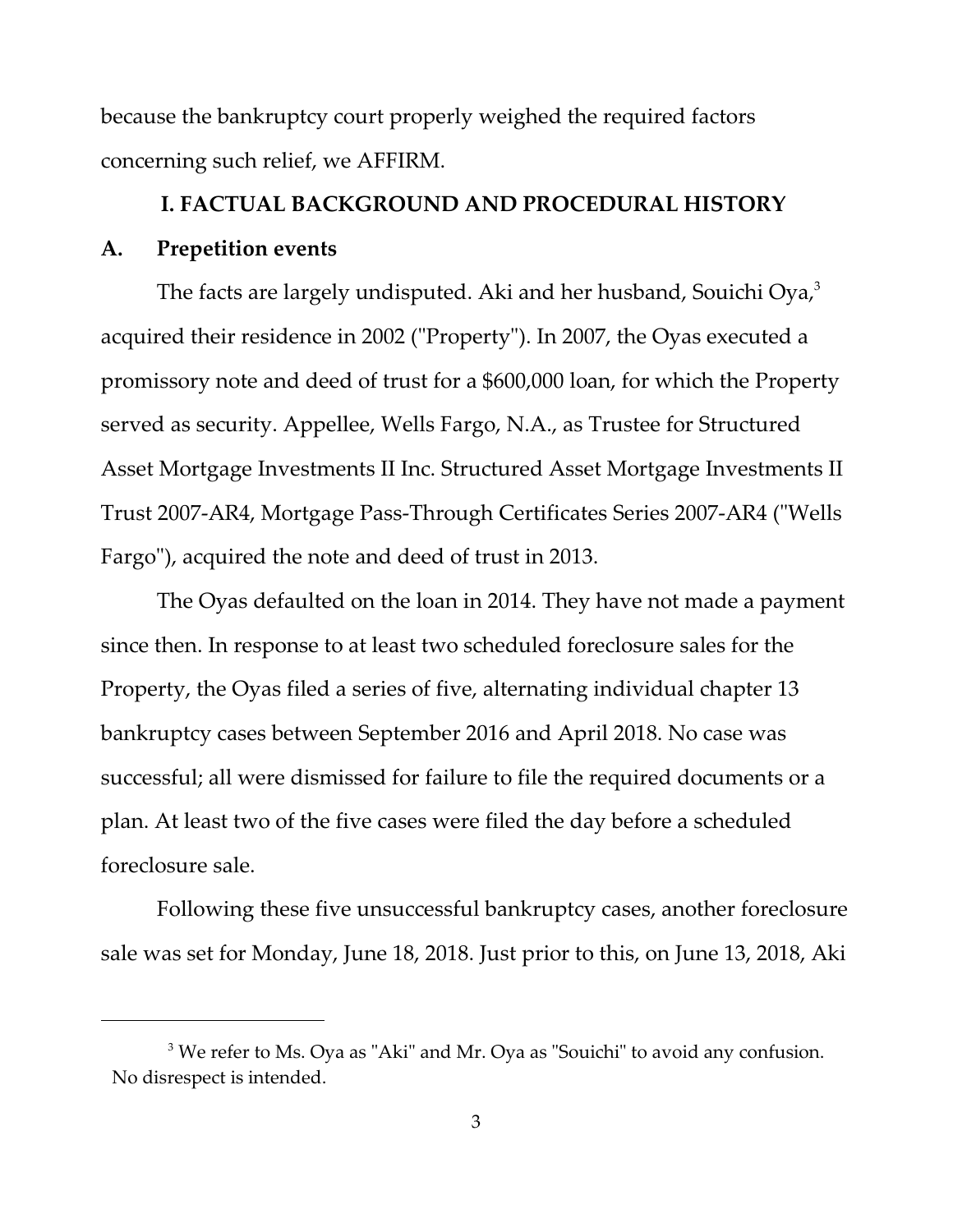called the loan's servicer, Select Portfolio Servicing, Inc. ("SPS"), to inquire about the loan's status and was told that the sale was scheduled for June 18. Aki called SPS on June 14, 2018, and was again told that the sale was scheduled for June 18. In response, Aki requested postponement of the sale due to Souichi's recent injury and asked that the person assigned to her case contact her regarding postponement.

#### **B. Postpetition events**

On Friday, June 15, 2018, Aki filed this chapter 13 bankruptcy case the sixth case filed between the Oyas in less than two years and Aki's fourth case.<sup>4</sup> It too was a "bare-bones" filing, lacking any schedules, a statement of financial affairs, or a plan.

On Monday, June 18, 2018, approximately two hours before the scheduled foreclosure sale, an SPS representative called Aki as she requested. Aki told the SPS representative that she had filed a bankruptcy case on June 15, that Souichi was having surgery, and that she would call back later with an update. During the call, Aki did not provide SPS with any bankruptcy court filing information or a case number. At 11:22 a.m., without any mention of the bankruptcy filing, the foreclosure trustee proceeded with the sale and sold the Property to Magnum Property Investments, LLC

 $^4$  Aki's and Souichi's "tag team" bankruptcy filings were filed at such times to avoid either of them invoking  $\S 362(c)(4)$  and the loss of any automatic stay.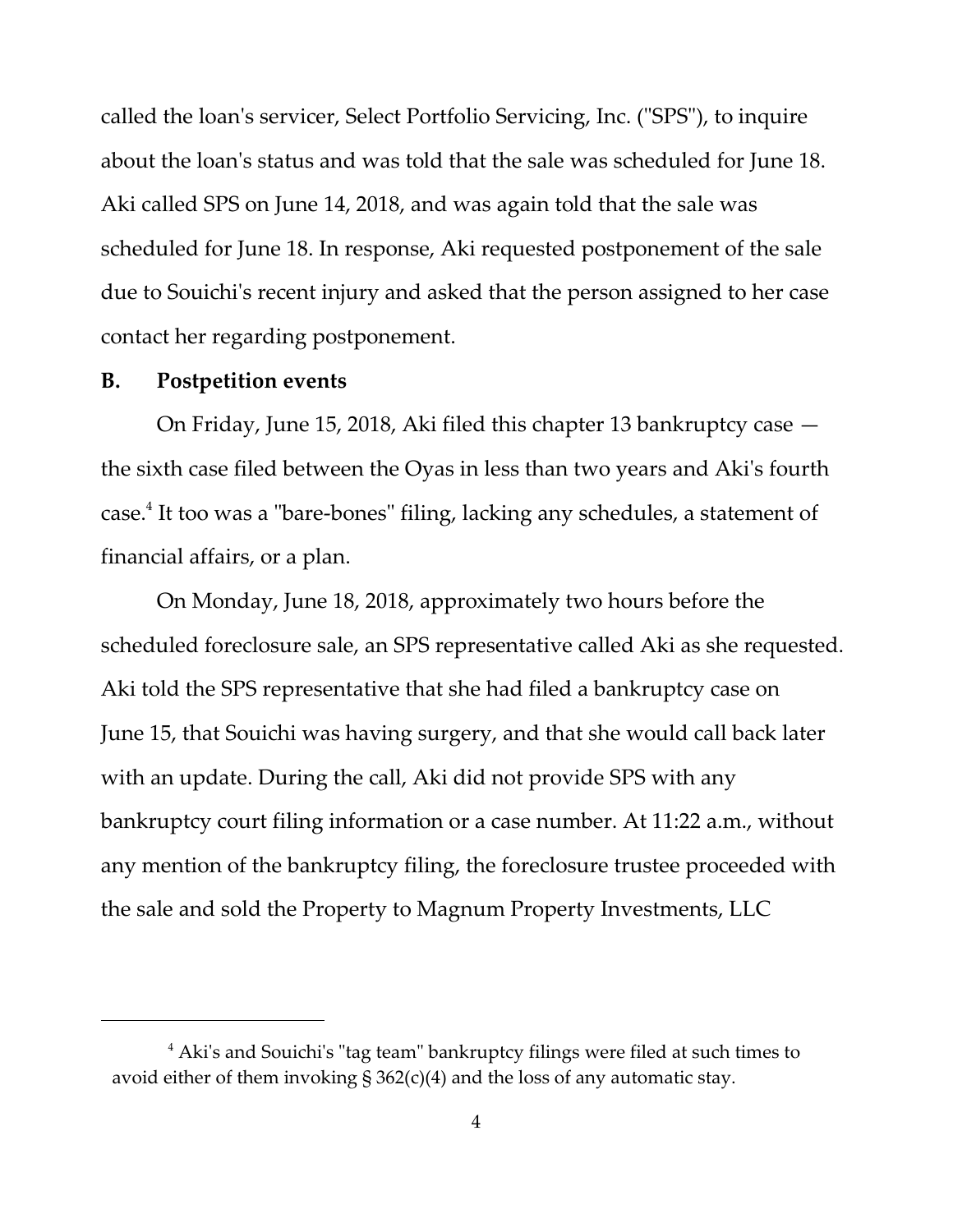("Magnum") for \$915,300.<sup>5</sup> Wells Fargo immediately rescinded the sale the next day on June 19, 2018, and returned the purchase funds to Magnum the following day.

## **1. Magnum's Motion for Relief/Annulment of Stay**

Refusing to accept that the sale had been rescinded, Magnum moved to annul the stay. The bankruptcy court granted stay annulment, finding that it was warranted under *Fjeldsted v. Lien (In re Fjeldsted)*, 293 B.R. 12, 25 (9th Cir. BAP 2003). Specifically, the court found that the Oyas were serial bankruptcy filers, having filed numerous cases that interfered with the foreclosure sale of the Property, and that this "bare-bones" filing was simply another bad-faith case filed as part of a scheme to hinder or delay the sale. Even though rescinded, the court deemed the June 18 sale valid and ruled that any postpetition acts taken by Magnum in purchasing the Property did not violate the stay.

Prior to entry of the Magnum order, the bankruptcy court dismissed Aki's bankruptcy case on July 3, 2018, for failure to file the required schedules, statement of financial affairs, or plan. Her attempts to reinstate the case failed.

 $^5$  Wells Fargo disputed that it received the BNC notice sent to "WFFC.com" on Saturday, June 16, 2018, and argued that the oral notice SPS received from Aki about her bankruptcy filing during the June 18, 2018 phone call was insufficient. While Wells Fargo still disputes the BNC notice, it no longer appears to argue that the oral notice to SPS prior to the sale was insufficient.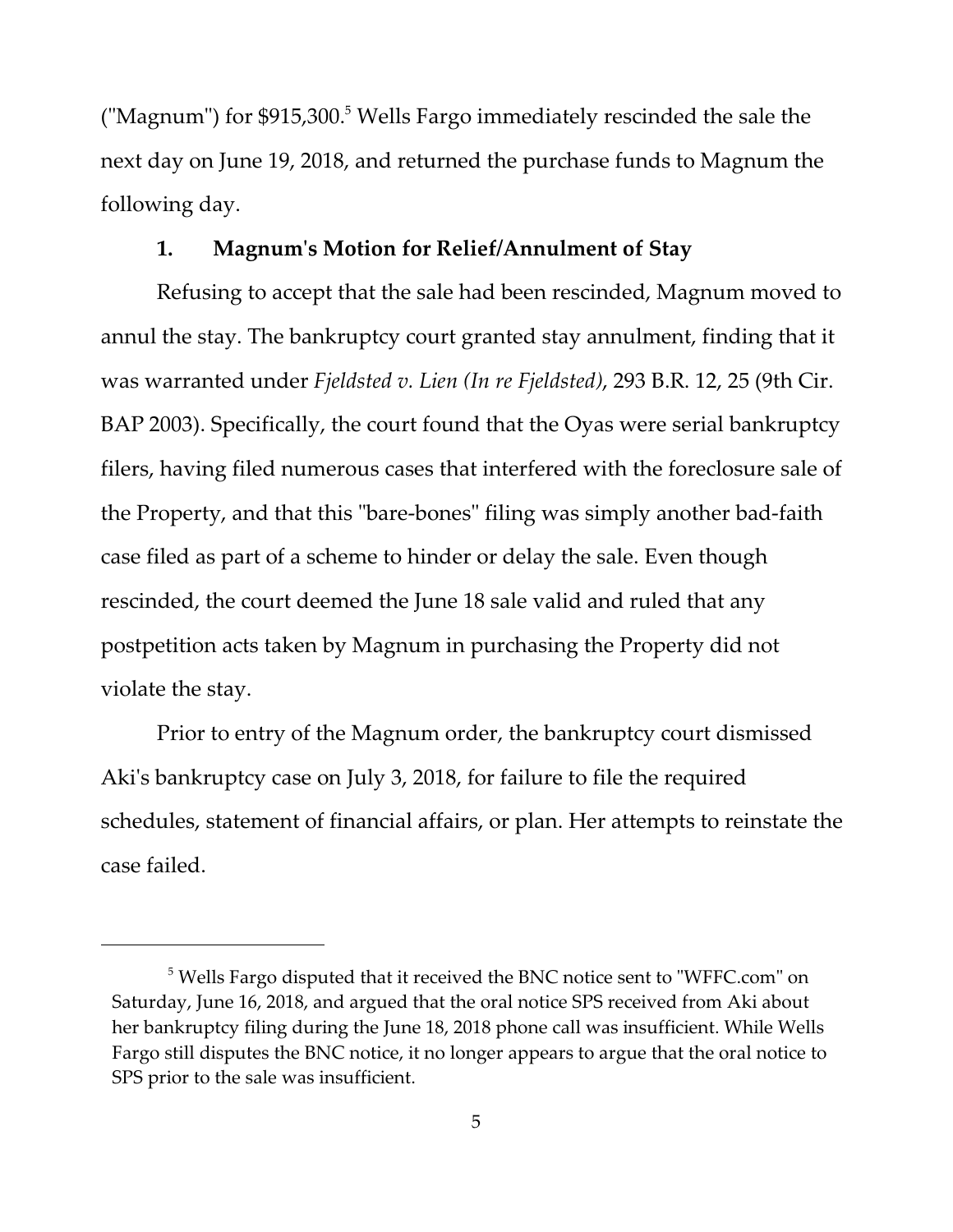#### **2. Aki's motion to reconsider**

Aki moved for reconsideration of the Magnum order ("Motion to Reconsider"). She argued that the order should be reversed because she had significant equity in the Property. At the same time, the Oyas filed a separate civil action against Wells Fargo, SPS and Magnum for willful violation of the automatic stay and unfair debt collection practices in the U.S. District Court for the Southern District of California ("Civil Action").<sup>6</sup>

After a hearing, the bankruptcy court entered an order granting in part and denying in part Aki's Motion to Reconsider. The court denied the motion to the extent that the Magnum order annulled the stay as to Magnum, and it granted the motion to the extent that the Magnum order retroactively validated the June 18 foreclosure sale. This ruling, however, was without prejudice to Wells Fargo bringing its own stay annulment motion and

 $^6$  The Civil Action was dismissed with prejudice on July 17, 2019. With respect to Aki's claim for stay-violation damages, the district court held:

Here, the bankruptcy court granted Defendants' motion for stay relief. (Doc. No. 45-5.) Given that the bankruptcy court has the power to grant retroactive relief from a stay, and the bankruptcy court granted such relief in this case, no stay violation occurred. *See In re Schwartz*, 954 F.2d 569, 573 (9th Cir. 1992) ("If a creditor obtains retroactive relief under section  $362(d)$ , there is no violation of the automatic stay. . . ."). Accordingly, Plaintiffs' argument that Defendants violated 11 U.S.C. § 362 and 11 U.S.C. § 1301 is without merit.

Aki moved for reconsideration of the dismissal order, which the district court denied on September 19, 2019. Aki has appealed both orders to the Ninth Circuit Court of Appeals. *See* Ninth Cir. Case No. 19-56152.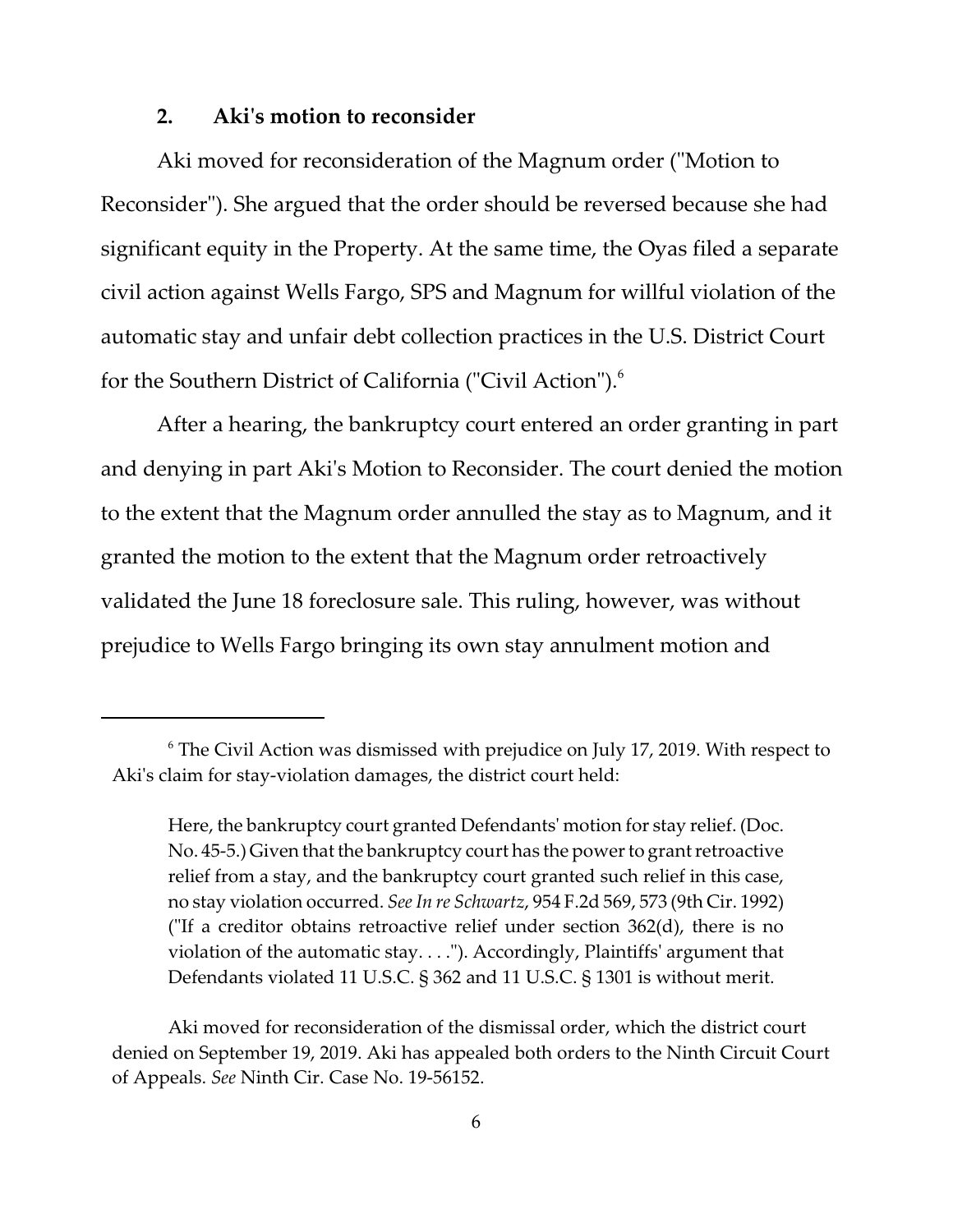requesting sale validation should annulment be granted.

#### **3. Wells Fargo's motion for relief from stay**

Taking the cue from the bankruptcy court, Wells Fargo moved for retroactive annulment of the automatic stay under § 362(d)(1) ("Motion to Annul"). Wells Fargo maintained that it was seeking annulment of the stay solely to protect it and SPS from the stay violation claim asserted by the Oyas in the Civil Action; it was not seeking to validate the rescinded sale. Wells Fargo argued that the *Fjeldsted* factors weighed in favor of granting annulment.

In opposition, Aki argued that the Motion to Annul was Wells Fargo's attempt to obtain forgiveness and immunity from its willful stay violation, and that retroactive annulment of the stay was not proper under those circumstances. Aki maintained that Wells Fargo's stay violation was willful, and not merely technical, because it had notice of her bankruptcy filing prior to the June 18 foreclosure sale yet proceeded with the sale anyway. If there was any doubt as to notice, Aki requested that an evidentiary hearing be held after discovery was complete. Even if Wells Fargo obtained annulment of the stay, argued Aki, that did not eliminate its liability for any stay-violation damages under § 362(k) at issue in the Civil Action. Aki also argued that Wells Fargo's claim for relief was barred by laches and unclean hands.

Wells Fargo maintained that its actions were, at most, a technical violation of the automatic stay and not a willful one. Wells Fargo further

7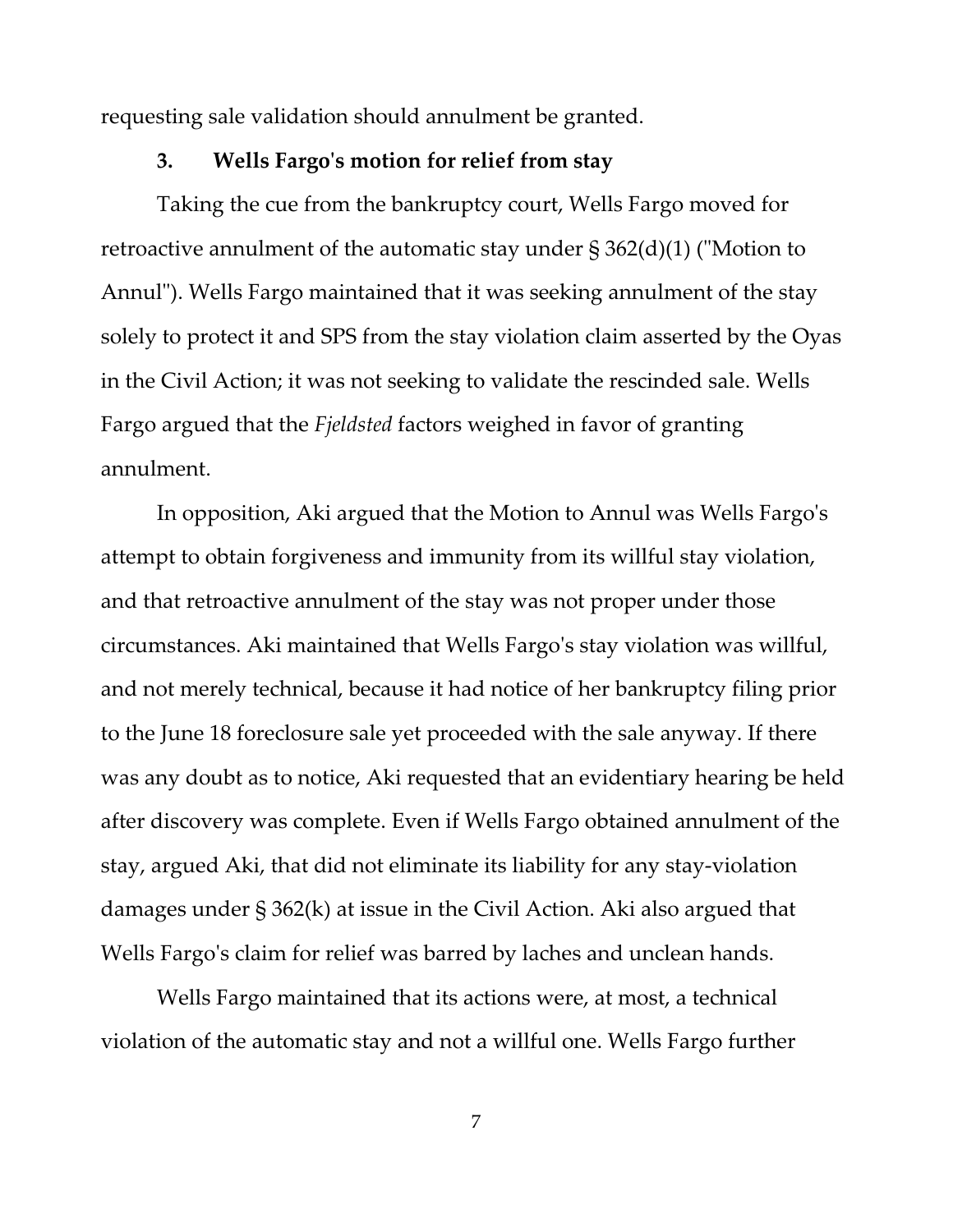disputed Aki's ability to claim any stay-violation damages if retroactive annulment was granted. To annul the stay, argued Wells Fargo, means that no stay violation occurred. And without a stay violation, there can be no damages under § 362(k).

After a hearing, the bankruptcy court issued an order granting the Motion to Annul. Without deciding the issue of notice, the court reasoned that, even if Wells Fargo had notice of Aki's bankruptcy filing prior to the foreclosure sale, Aki's inequitable conduct significantly outweighed it. It further found that all but two of the twelve *Fjeldsted* factors weighed "strongly" in favor of annulment. The court rejected Aki's arguments that the doctrines of laches and unclean hands barred Wells Fargo's claim for relief; Wells Fargo's five-month delay in seeking stay relief was not unreasonable or inexcusable, and it was not clear to the court whether Wells Fargo's actions were willful to preclude relief on the basis of unclean hands. In any event, the court believed that Aki's inequitable conduct precluded her from avoiding stay annulment. This timely appeal followed.

#### **II. JURISDICTION**

The bankruptcy court had jurisdiction under 28 U.S.C. §§ 1334 and 157(b)(2)(G). *Aheong v. Mellon Mortg. Co. (In re Aheong)*, 276 B.R. 233, 242-43 & n.8 (9th Cir. BAP 2002) (bankruptcy court retains jurisdiction to review motions to annul the automatic stay even after a bankruptcy case is dismissed or closed). We have jurisdiction under 28 U.S.C. § 158.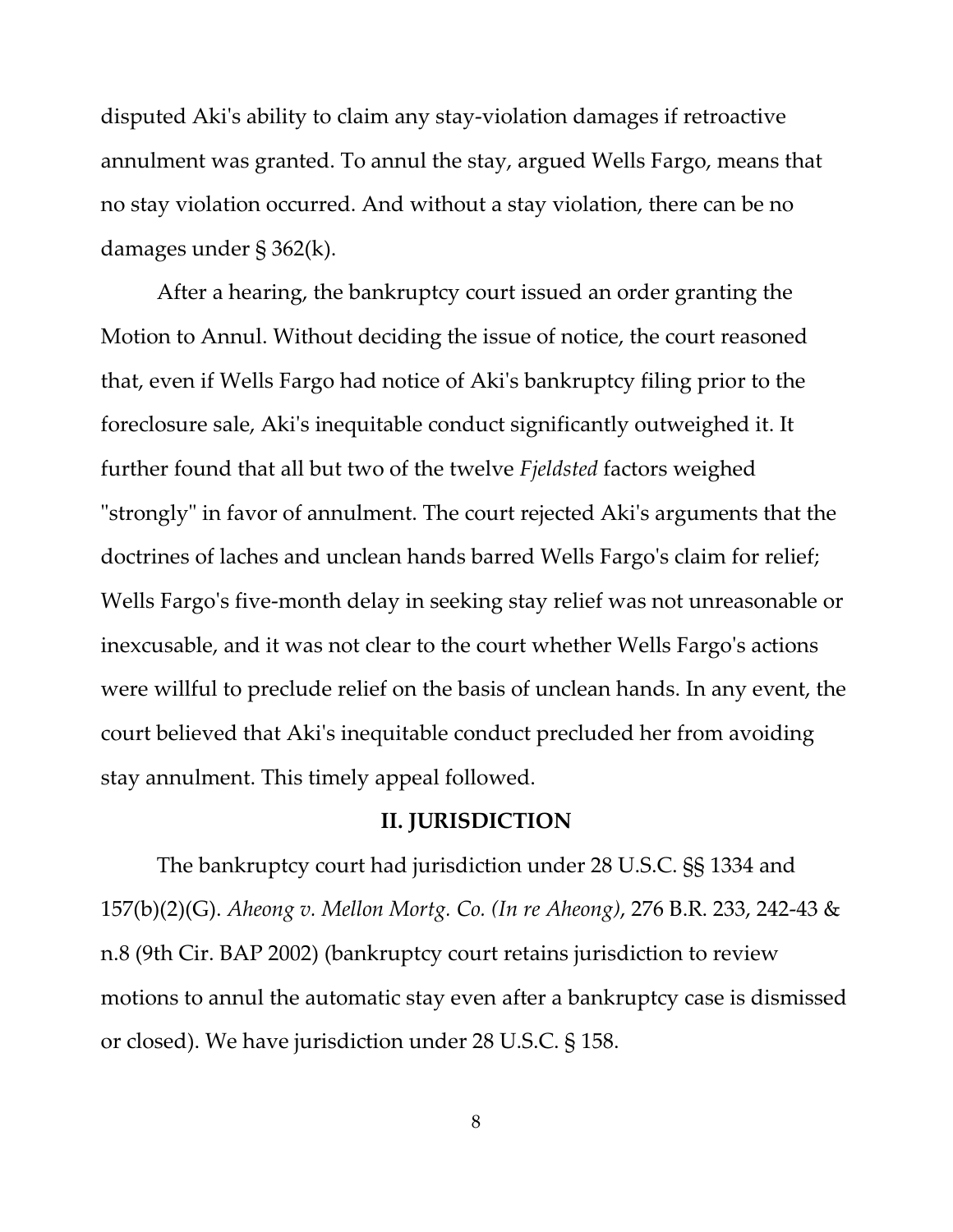#### **III. ISSUE**

Did the bankruptcy court abuse its discretion in granting the Motion to Annul?

#### **IV. STANDARD OF REVIEW**

A bankruptcy court's decision to retroactively annul the automatic stay is reviewed for an abuse of discretion. *Nat'l Envtl. Waste Corp. v. City of Riverside (In re Nat'l Envtl. Waste Corp.)*, 129 F.3d 1052, 1054 (9th Cir. 1997). The bankruptcy court abuses its discretion if it applies the wrong legal rule or if its findings are illogical, implausible or without support in the record. *United States v. Hinkson*, 585 F.3d, 1247, 1262 (9th Cir. 2009) (en banc).

### **V. DISCUSSION**

# **A. The bankruptcy court did not abuse its discretion in granting the Motion to Annul.**

#### **1. Governing law for annulling the automatic stay**

Under § 362(a), the filing of Aki's bankruptcy petition operated as a stay of "any act to obtain possession of property of the estate" and "any act to create, perfect, or enforce any lien against property of the estate." § 362(a)(3) & (4). Here, the foreclosure sale, conducted after Aki filed her bankruptcy case, constituted an act to obtain possession of and to enforce a lien against property of the estate in violation of § 362. Actions taken in violation of the stay are void. *Schwartz v. United States (In re Schwartz)*, 954 F.2d 569, 572 (9th Cir. 1992).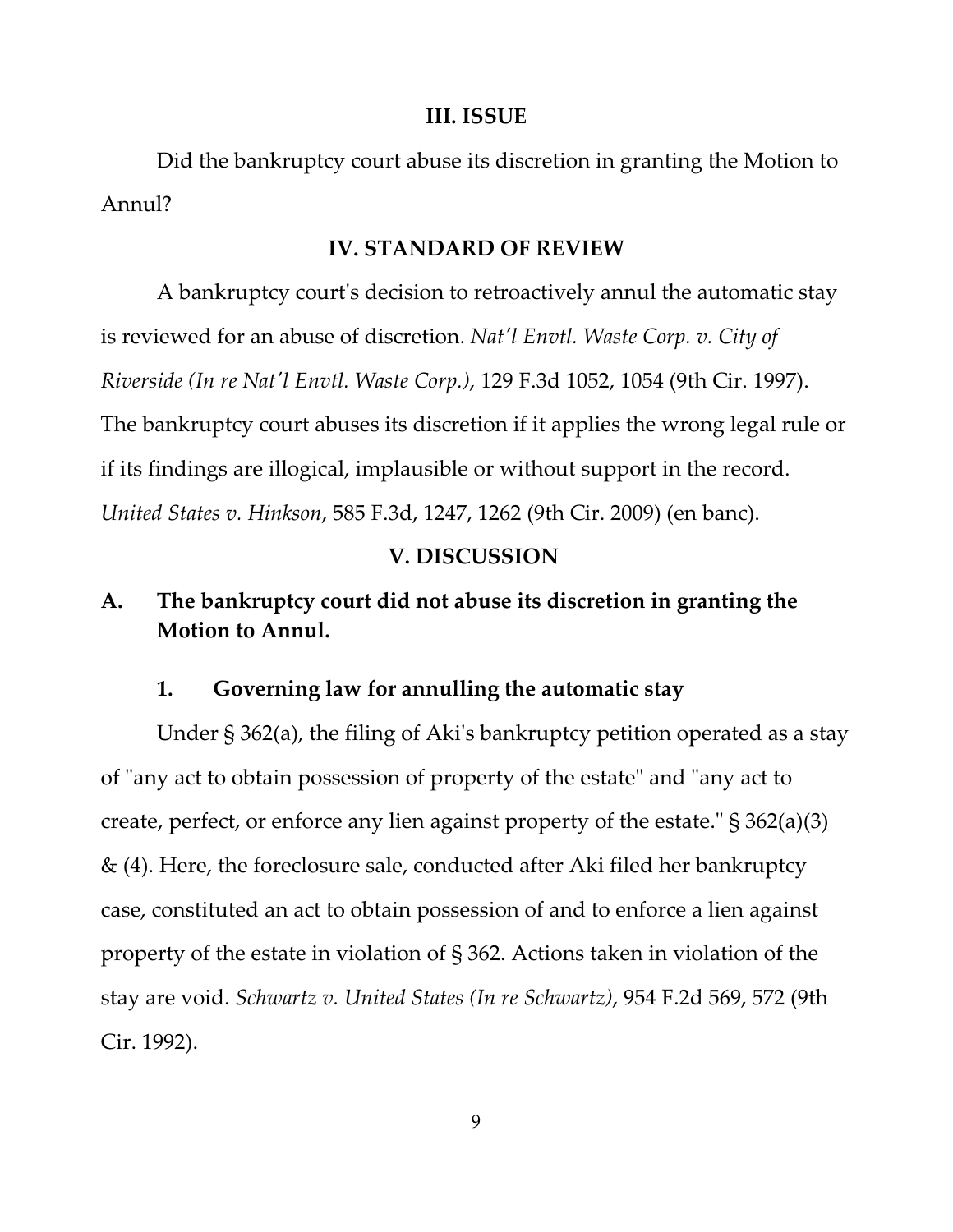However, § 362(d) "gives the bankruptcy court wide latitude in crafting relief from the automatic stay, including the power to grant retroactive relief from the stay." *Id*. <sup>7</sup> Retroactive relief validates acts which violate the automatic stay and would otherwise be void. *Id.* at 573; *Lone Star Sec. & Video, Inc. v. Gurrola (In re Gurrola)*, 328 B.R. 158, 172 (9th Cir. BAP 2005); *see also E. Refractories Co. v. Forty Eight Insulations Inc.*, 157 F.3d 169, 172 (2d Cir. 1998) (retroactive annulment of the stay validates actions taken in contravention of such stay, whereas termination, modification, and conditioning generally take effect only as of the date such relief is granted). Thus, the Code accounts for the fact that it may be inappropriate in certain circumstances to permit a debtor to take advantage of the automatic stay. *DelConte v. Torrez (In re DelConte)*, BAP No. 06-1302-SDK, 2007 WL 7535060, at \*4 (9th Cir. BAP Aug. 14, 2007) (citing *Sherman v. SEC (In re Sherman)*, 441 F.3d 794, 815 (9th Cir. 2006)), *opinion amended and superseded*, 491 F.3d 948 (9th Cir. 2007).

In deciding whether "cause" exists to annul the stay under  $\S 362(d)(1)$ , the bankruptcy court is required to examine the circumstances of the particular case and balance the equities of the creditor's position in comparison to that of the debtor's. *Souang v. Fularon (In re Fularon)*, BAP No. 10-1428-JuHPa, 2011 WL 4485202, at \*3 (9th Cir. BAP July 11, 2011) (citing *In*

<sup>&</sup>lt;sup>7</sup> Section 362(d) provides:

On request of a party in interest and after notice and a hearing, the court shall grant relief from the stay provided under subsection (a) of this section, such as by terminating, annulling, modifying, or conditioning such stay[.]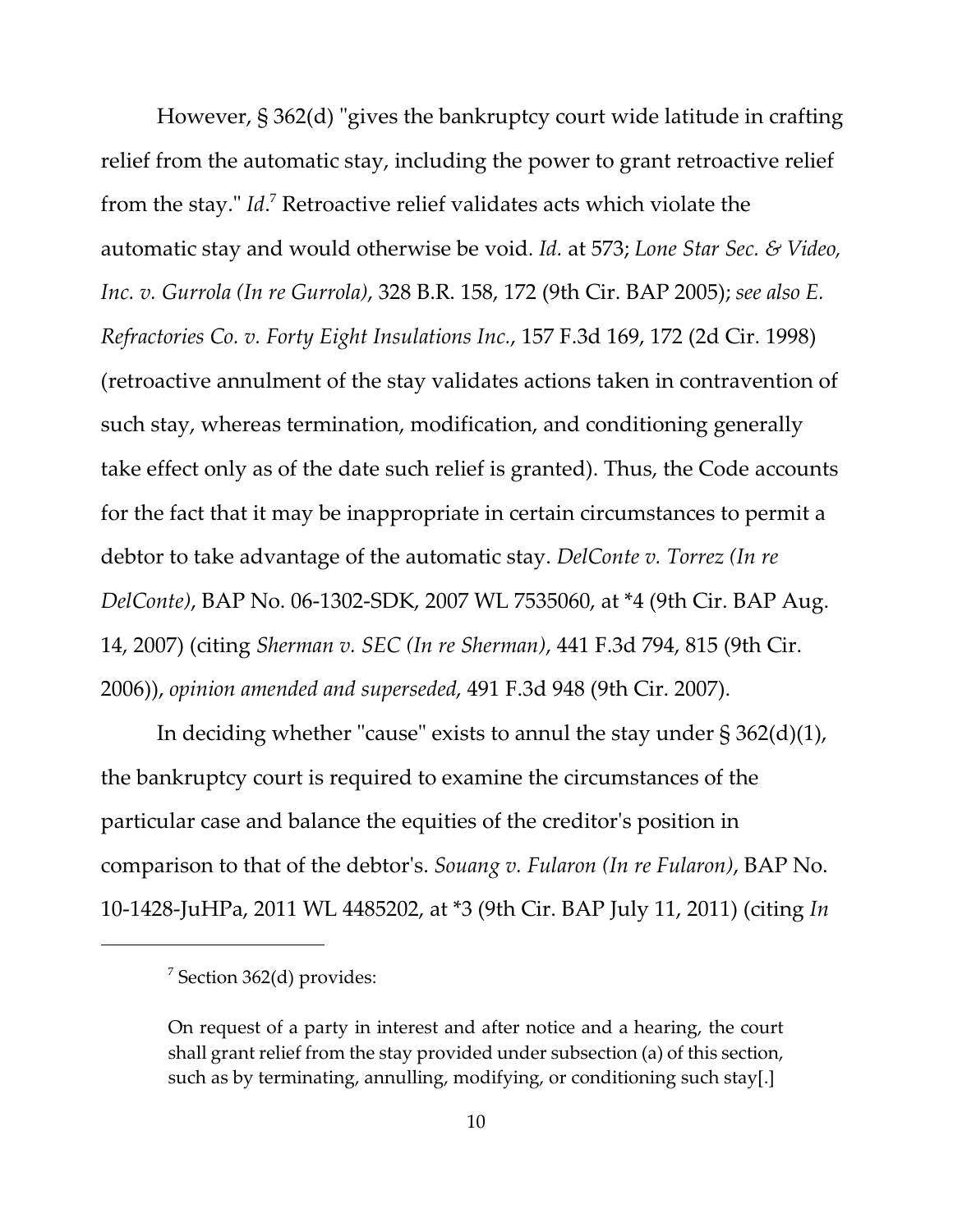*re Nat'l Envtl. Waste Corp.*, 129 F.3d at 1055). Under this approach, the bankruptcy court considers "(1) whether the creditor was aware of the bankruptcy petition; and (2) whether the debtor engaged in unreasonable or inequitable conduct, or prejudice would result to the creditor." *In re Nat'l Envtl. Waste Corp.*,129 F.3d at 1055.

In *Fjeldsted*, we identified twelve additional factors that can be relevant in deciding whether retroactive annulment of the stay is justified:

1. Number of filings;

2. Whether, in a repeat filing case, the circumstances indicate an intention to delay and hinder creditors;

3. A weighing of the extent of prejudice to creditors or third parties if the stay relief is not made retroactive, including whether harm exists to a bona fide purchaser;

4. The debtor's overall good faith (totality of circumstances test);

5. Whether creditors knew of stay but nonetheless took action, thus compounding the problem;

6. Whether the debtor has complied, and is otherwise complying, with the Code and Rules;

7. The relative ease of restoring parties to the status quo ante;

8. The costs of annulment to debtors and creditors;

9. How quickly creditors moved for annulment, or how quickly debtors moved to set aside the sale or violative conduct;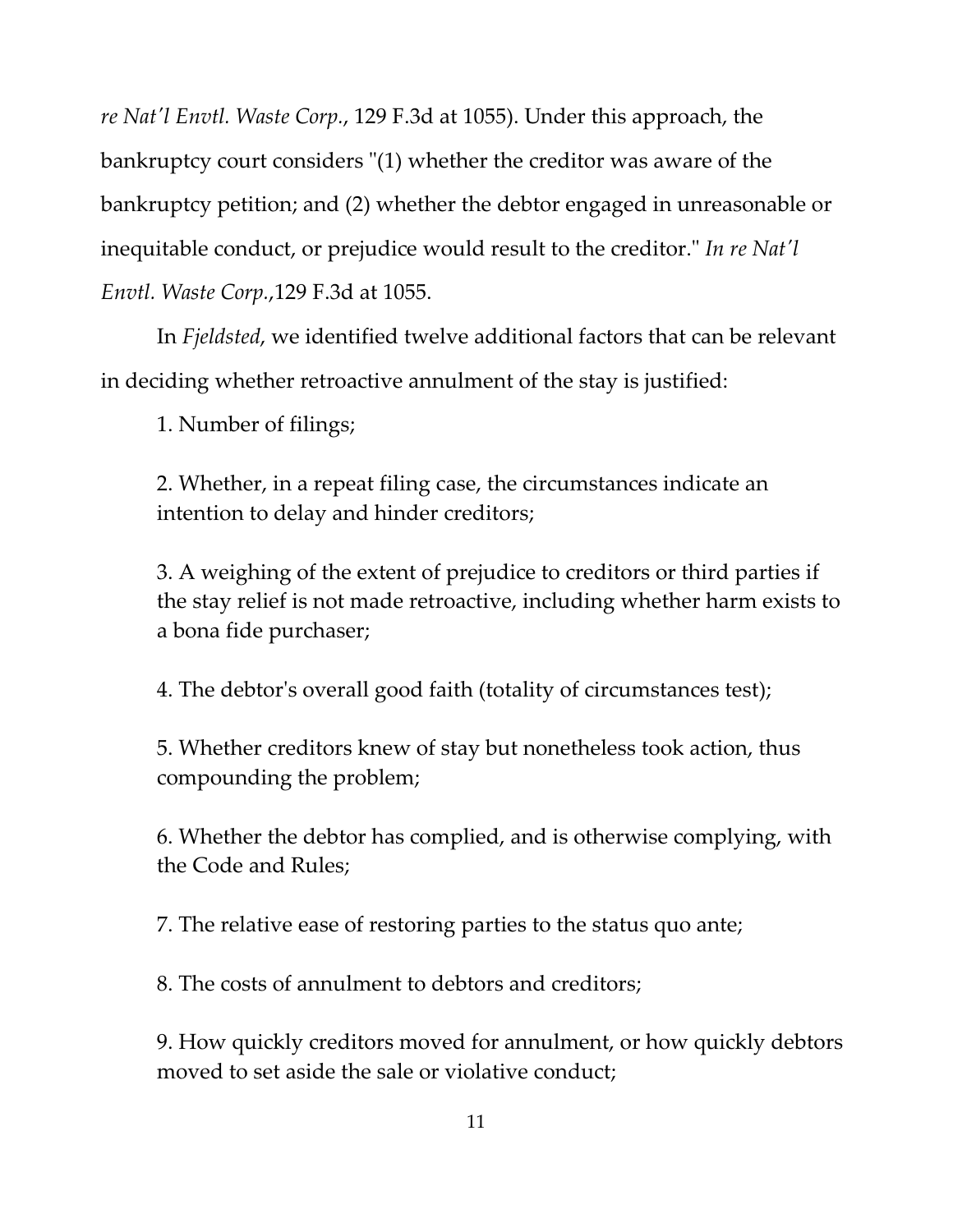10. Whether, after learning of the bankruptcy, creditors proceeded to take steps in continued violation of the stay, or whether they moved expeditiously to gain relief;

11. Whether annulment of the stay will cause irreparable injury to the debtor;

12. Whether stay relief will promote judicial economy or other efficiencies.

293 B.R. at 25. These factors, however, "are merely a framework for analysis and not a scorecard," and thus "[i]n any given case, one factor may so outweigh the others as to be dispositive." *Id.* The debtor bears the ultimate burden of proving that the request for retroactive relief from the stay should be denied. *In re Fularon*, 2011 WL 4485202, at \*5 (citing *In re Nat'l Envtl. Waste Corp.*, 191 B.R. 832, 836 (Bankr. C.D. Cal. 1996)), *aff'd*, 129 F.3d 1052 (9th Cir. 1997) (debtor has the burden of proof under § 362(g)(2) to demonstrate that cause does not exist to annul the stay).

# **2. Wells Fargo's knowledge of the bankruptcy filing prior to the foreclosure sale did not preclude retroactive annulment of the stay**.

For its analysis under the two-factor test in *National Environmental Waste Corporation*, 129 F.3d at 1055, the bankruptcy court assumed that Wells Fargo had notice of Aki's bankruptcy filing prior to the foreclosure sale but found that it was "significantly outweighed" by Aki's inequitable conduct. Facts important to the court's decision were Aki's intent to delay Wells Fargo's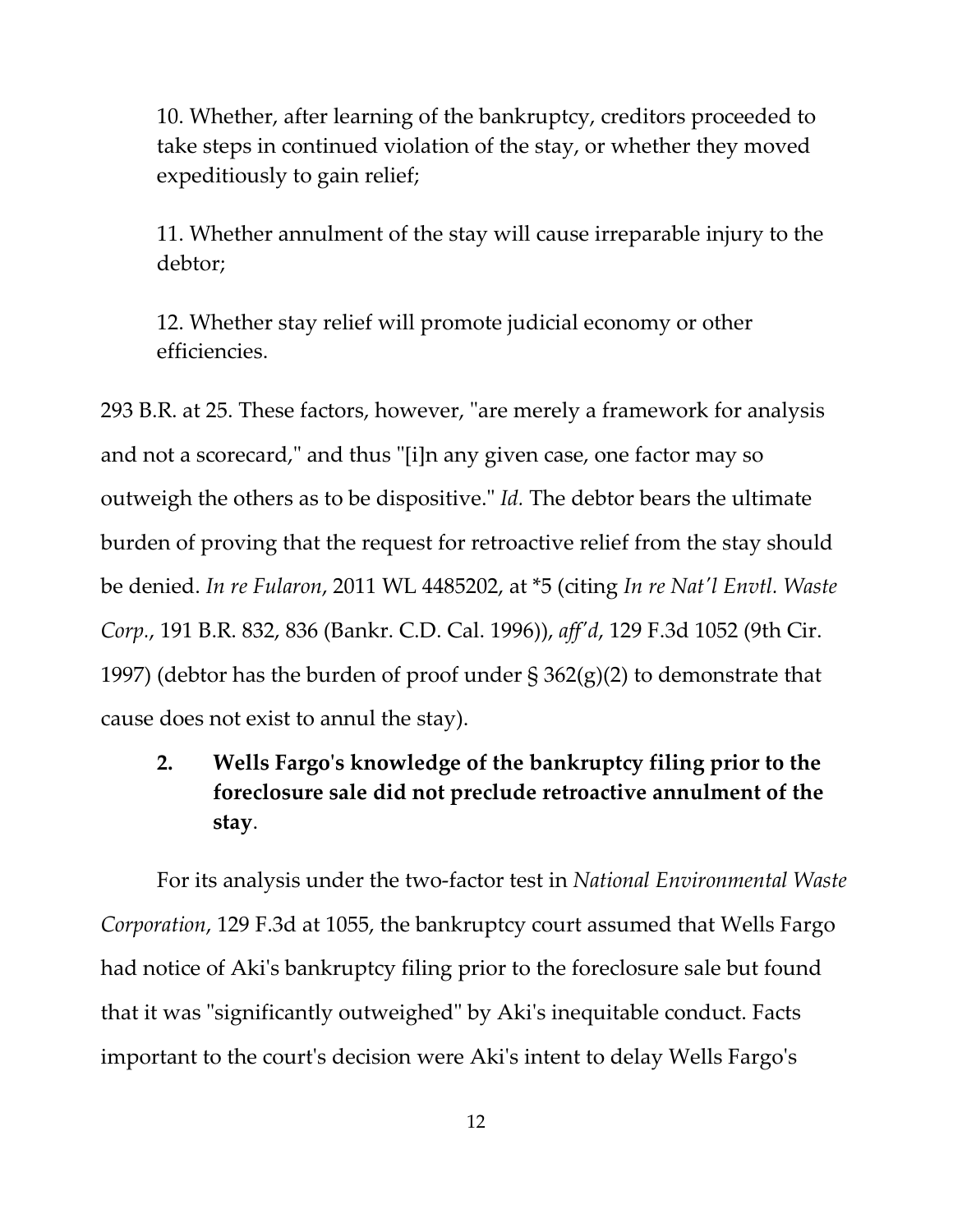foreclosure efforts and her bad-faith filing scheme, and Wells Fargo's quick rescission of the sale. The court also found that *Fjeldsted* factor 5 – whether the creditor knew of the stay but nonetheless took action — weighed against annulment.

Aki argues that Wells Fargo was not entitled to retroactive stay relief because it failed to establish "cause." Her argument is two-fold: (1) Wells Fargo was seeking only to escape liability under § 362(k), $^8$  as opposed to validating the void foreclosure sale, which did not provide cause; and (2) a creditor who willfully violates the automatic stay can never obtain retroactive annulment for the purpose of escaping liability under § 362(k).

The bankruptcy court found that even if Wells Fargo had notice of Aki's bankruptcy filing prior to the foreclosure sale, it was not clear whether its stay violation was "willful". While it is ultimately not relevant to our analysis, the court's finding was erroneous. If Wells Fargo had notice of the bankruptcy filing, which it now appears to concede it had via Aki's oral notice to SPS, but proceeded with the foreclosure sale anyway, that was a willful violation of the automatic stay. *Knupfer v. Lindblade (In re Dyer),* 322 F.3d 1178, 1191 (9th Cir. 2003) (a stay violation is "willful" if the party knew of the stay and the party's actions which violated the stay were intentional);

 $^8$  Section 362(k)(1) provides, in relevant part, that "an individual injured by any willful violation of a stay provided by this section shall recover actual damages, including costs and attorneys' fees, and, in appropriate circumstances, may recover punitive damages."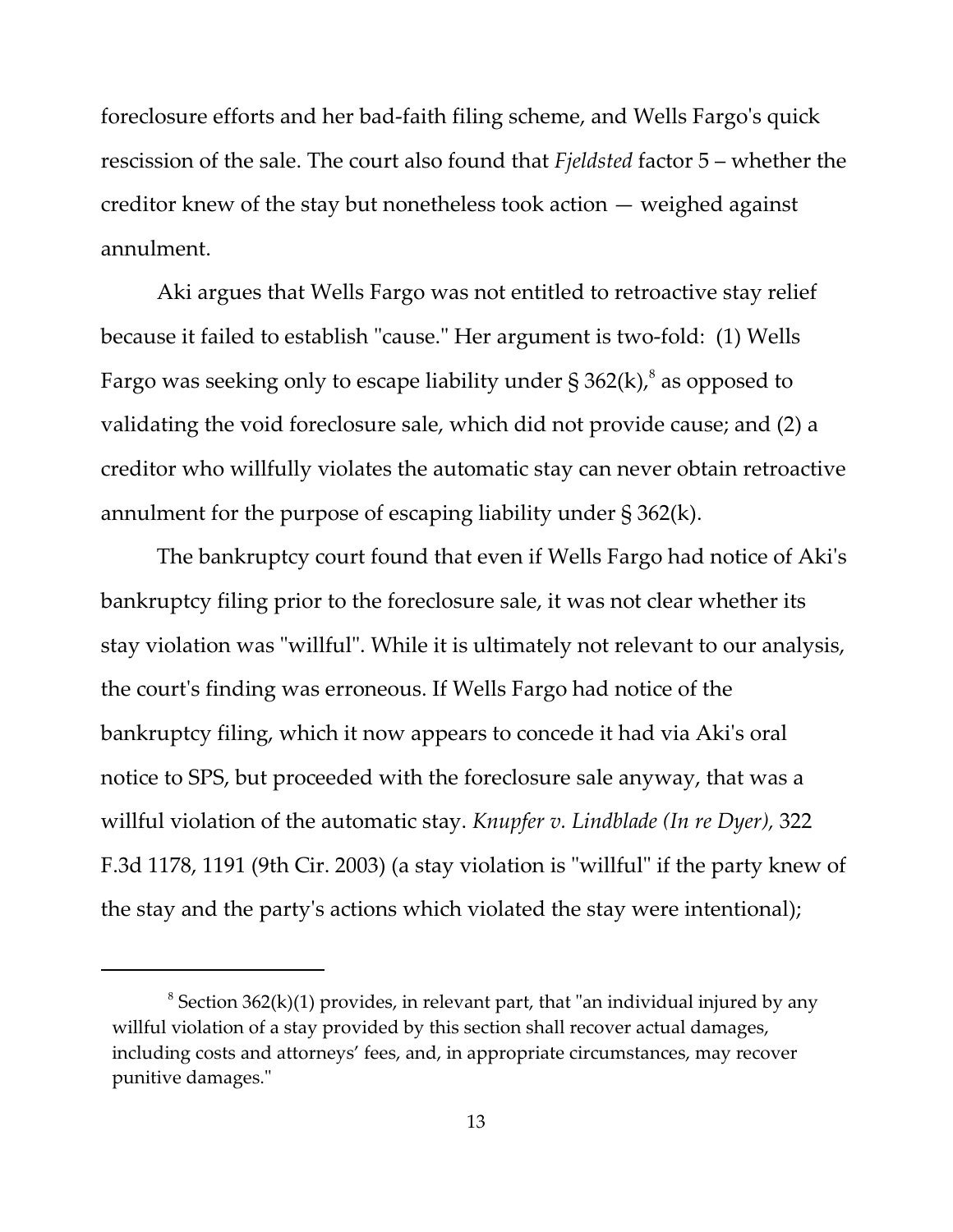*Yellow Express, LLC v. Dingley (In re Dingley)*, 514 B.R. 591, 596 (9th Cir. BAP 2014); *Ramirez v. Fuselier (In re Ramirez*), 183 B.R. 583, 589 (9th Cir. BAP 1995) (knowledge of the bankruptcy filing is legal equivalent of knowledge of the automatic stay). In any case, Wells Fargo was not precluded from seeking or obtaining retroactive stay annulment despite any willful stay violation.

The Ninth Circuit Court of Appeals has held that the bankruptcy court's power to annul the stay under § 362(d) exists whether the creditor acts at a time when he is unaware of the stay, "or proceeds with a foreclosure sale when he has actual knowledge of the stay." *Glaser v. Dowell (In re Glaser)*, 56 F.3d 71 (9th Cir. May 19, 1995) (table) (citing *Algeran, Inc. v. Advance Ross Corp.*, 759 F.2d 1421, 1422-25 (9th Cir. 1985)). In *Glaser*, the debtor provided evidence that the creditor knew of his bankruptcy filing prior to the foreclosure sale. However, the Ninth Circuit ruled that notice did not limit the court's discretion to validate the creditor's actions. *Id.* Likewise, in *National Environmental Waste Corporation*, the Ninth Circuit rejected the debtor's argument that the creditor's knowledge of the bankruptcy filing and its own innocence of egregious conduct should be dispositive in a motion to annul. 129 F.3d at 1055. "[W]e have never held these two factors to be dispositive; instead, we have engaged in a case by case analysis." *Id.*

This Panel has also affirmed bankruptcy court decisions retroactively annulling the automatic stay, even when the creditor had (or allegedly had) knowledge of the debtor's bankruptcy filing prior to acting. The creditor's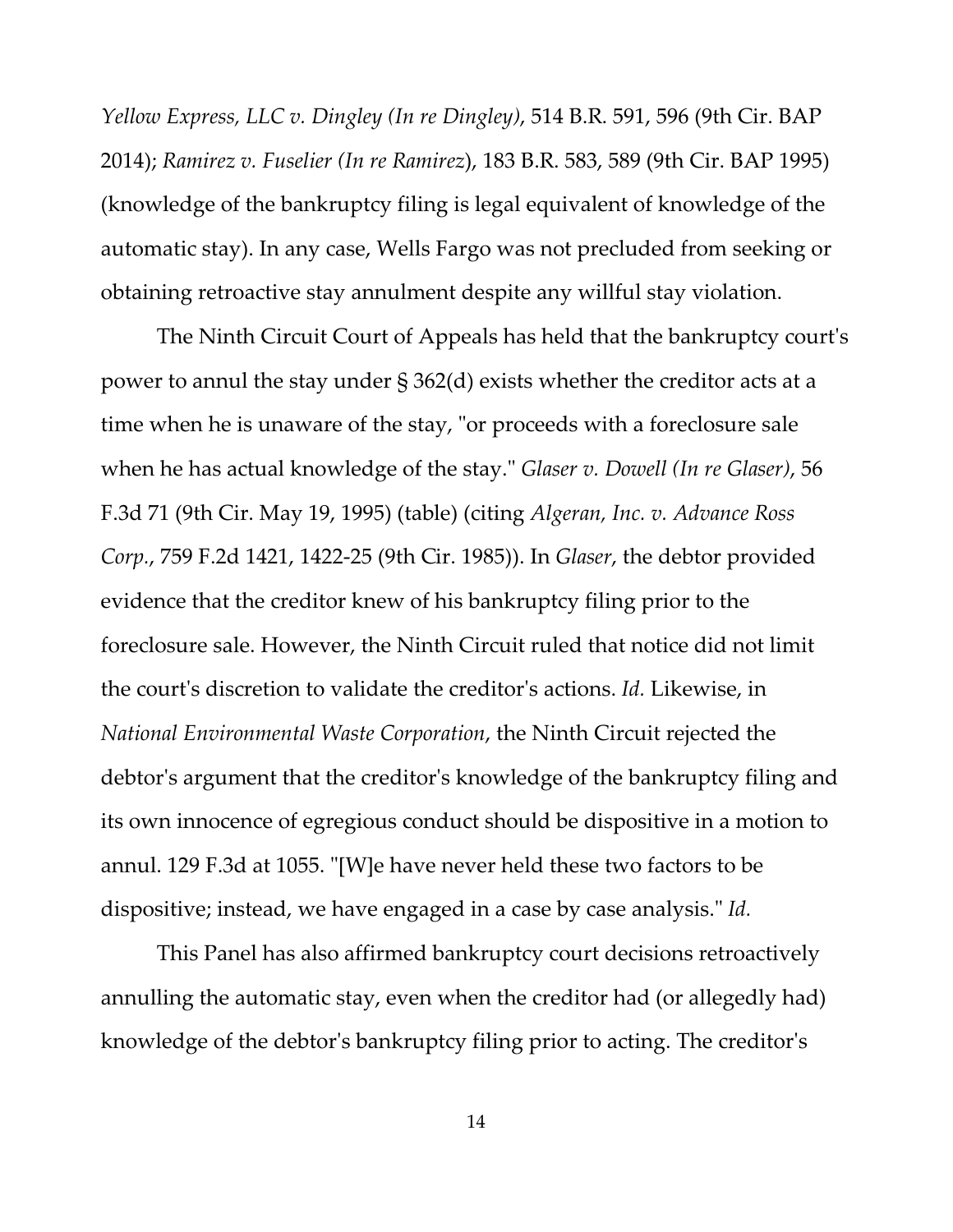knowledge is just one factor to consider in weighing the equities of the case. *See Staton v. United States (In re Staton)*, BAP Nos. 18-1045 & 18-1046-TaBKu, 2019 WL 994026, at \*4 (9th Cir. BAP Feb. 27, 2019) (debtor failed to argue why creditor's knowledge of the bankruptcy filing prior to the foreclosure sale should outweigh the other factors and be dispositive); *Bray v. U.S. Bank, N.A. (In re Bray*), BAP No. 17-1373-SKuF, 2018 WL 3748503, at \*6 (9th Cir. BAP Aug. 7, 2018) (bankruptcy court did not err in determining that debtor's badfaith conduct outweighed creditor's alleged notice of the bankruptcy filing prior to the foreclosure sale; a creditor's awareness of the bankruptcy is "not dispositive"); *Ceralde v. The Bank of N.Y. Mellon (In re Ceralde)*, BAP No. 12- 1547-CoDKi, 2013 WL 4007861, at \*5-6 (9th Cir. BAP Aug. 6, 2013) (bankruptcy court did not err in determining that the debtor's egregious conduct outweighed the creditor's admitted knowledge of the bankruptcy filing prior to the foreclosure sale); *Williams v. Levi (In re Williams)*, 323 B.R. 691, 701 (9th Cir. BAP 2005)("*Williams I*") (affirming the bankruptcy court's annulment of the automatic stay, even though purchaser at foreclosure sale had notice of the bankruptcy filing, based on debtor's inequitable conduct), *abrogated on other grounds by Eden Place, LLC v. Perl (In re Perl)*, 811 F.3d 1120 (9th Cir. 2016).

In another noteworthy case, *In re Fularon*, the bankruptcy court denied retroactive stay relief on the sole basis that the foreclosure trustee had notice of the debtor's bankruptcy filing prior to the sale of the debtor's real property.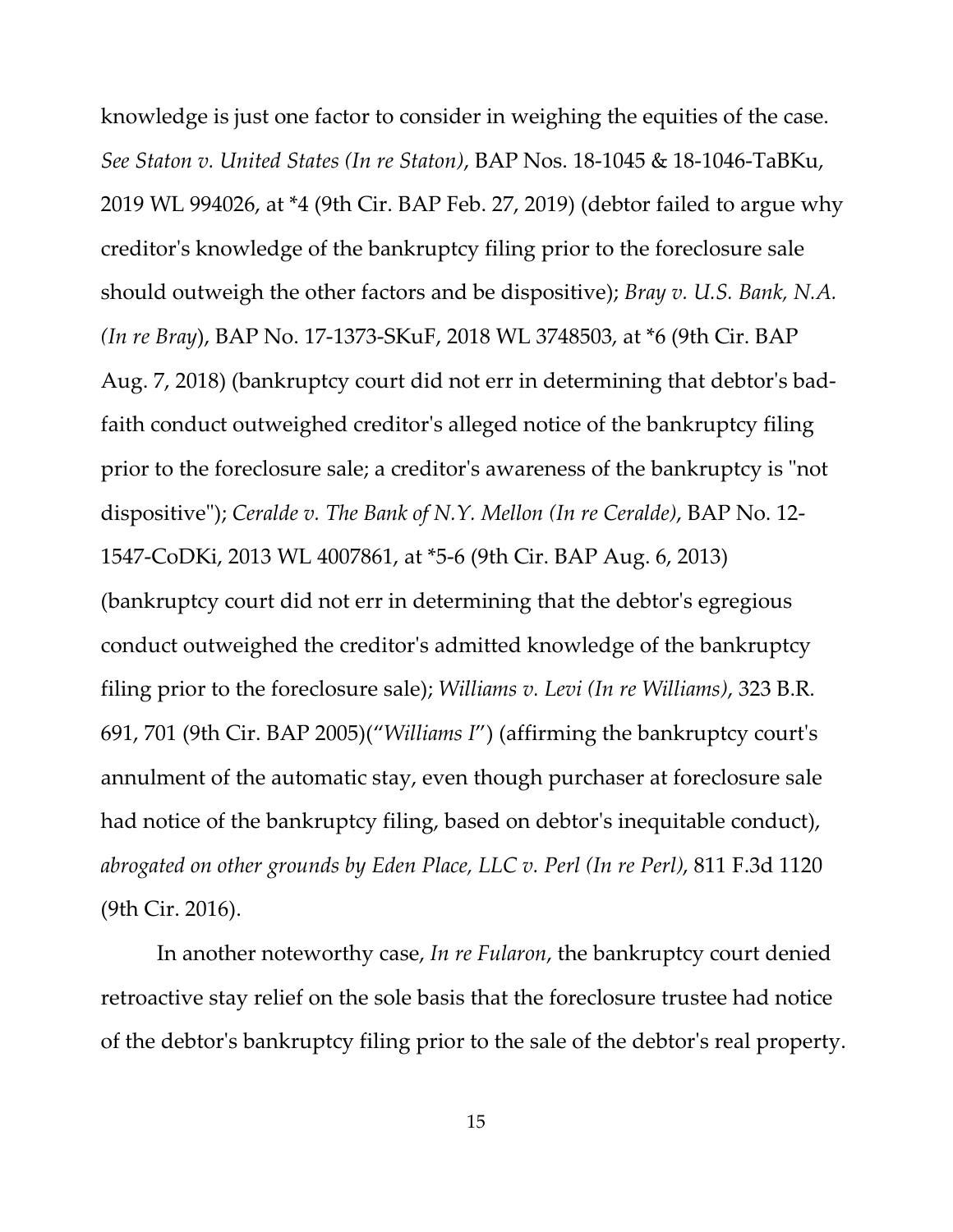2011 WL 4485202, at \*4. There, the successful bidder at the sale claimed he lacked notice of the bankruptcy filing, which the debtor filed just five minutes prior to the sale, but there were allegations that the foreclosing trustee had notice. The bankruptcy court considered only notice and failed to weigh all relevant factors for stay annulment. The Panel reversed, noting that balancing the equities requires the court to reach an equitable conclusion, rather than a factual or legal one, and that "there is no per se rule that notice of the bankruptcy case precludes retroactive relief from stay." *Id.*

While Aki appears to agree that the automatic stay can be retroactively annulled to validate an otherwise void foreclosure sale conducted with the creditor's knowledge of the bankruptcy filing, she maintains that such relief is not available when the creditor seeks only to avoid liability under § 362(k). This case is a procedural anomaly. Few, if any, creditors would seek absolution from a stay violation without also seeking validation of a void foreclosure sale or some other transaction. However, relief from § 362(k) liability is not all that Wells Fargo requested; it also sought prospective stay relief under § 362(d)(4). In any case, we are not persuaded by Aki's argument.

Neither the Ninth Circuit Court of Appeals nor this Panel has expressly ruled that a creditor cannot obtain retroactive stay relief to avoid liability under § 362(k). Although in the above cases the movant was seeking to validate an otherwise void foreclosure sale, it defies logic to say that a bankruptcy court can validate by annulment the sale but not the creditor's act

16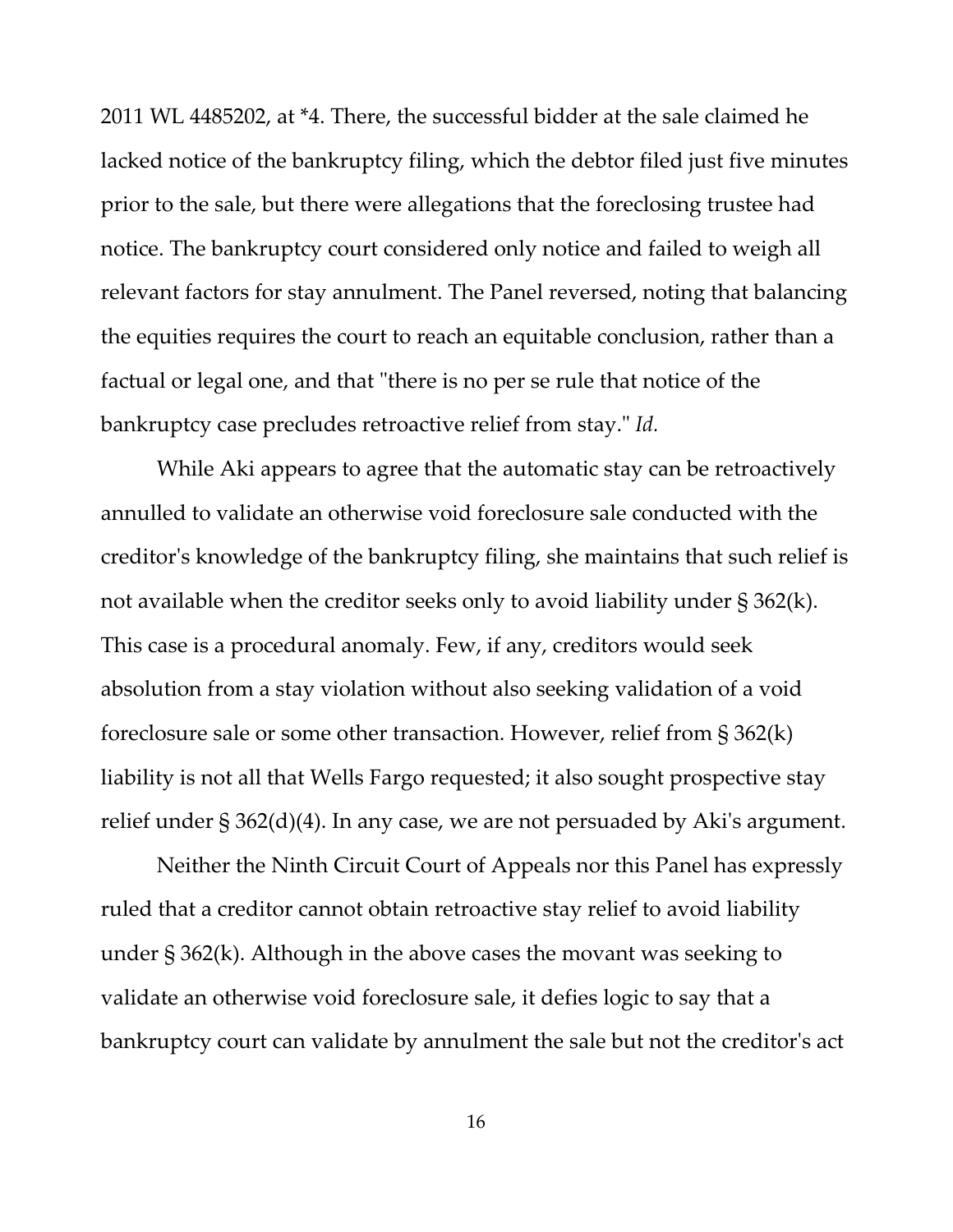of commencing the sale that subjected it to § 362(k) liability. If a void sale can be blessed, so can the creditor's actions surrounding the sale. In fact, that is exactly what retroactive annulment does.

Aki's argument is also contrary to this circuit's mandate, that bankruptcy courts engage in a weighing of equitable factors, including the creditor's knowledge, to decide when retroactive annulment of the stay is justified. If a creditor's knowledge of the bankruptcy filing was an absolute bar to retroactive stay relief, there would be no need for the court to consider the remaining factors. On the flip side of this, we would be hard-pressed to say that a bankruptcy court abused its discretion in denying retroactive stay relief if it found that the creditor's knowledge outweighed the other factors. *See In re Fjeldsted*, 293 B.R. at 25 (one factor may so outweigh the others as to be dispositive). The problem in *Fularon* was that the bankruptcy court considered notice only to the exclusion of all other factors. 2011 WL 4485202, at \*4. In summary, a creditor's knowledge of the bankruptcy is just one of the many factors the court must consider. $9$ 

 $^9$  Aki argues that the bankruptcy court erred by not conducting an evidentiary hearing regarding Wells Fargo's notice. No such hearing was necessary. The bankruptcy court assumed Wells Fargo knew about the bankruptcy filing prior to the foreclosure sale for purposes of the Motion to Annul. Further, although Aki had requested (in her brief) an evidentiary hearing if notice was in dispute, her counsel never complained about the lack of one at the hearing on the Motion to Annul, even after the court announced that it was taking the matter under advisement and would issue a decision. Instead, Aki's counsel requested that the court provide findings of fact and conclusions of law for her probable appeal without voicing any objection to the lack of an (continued...)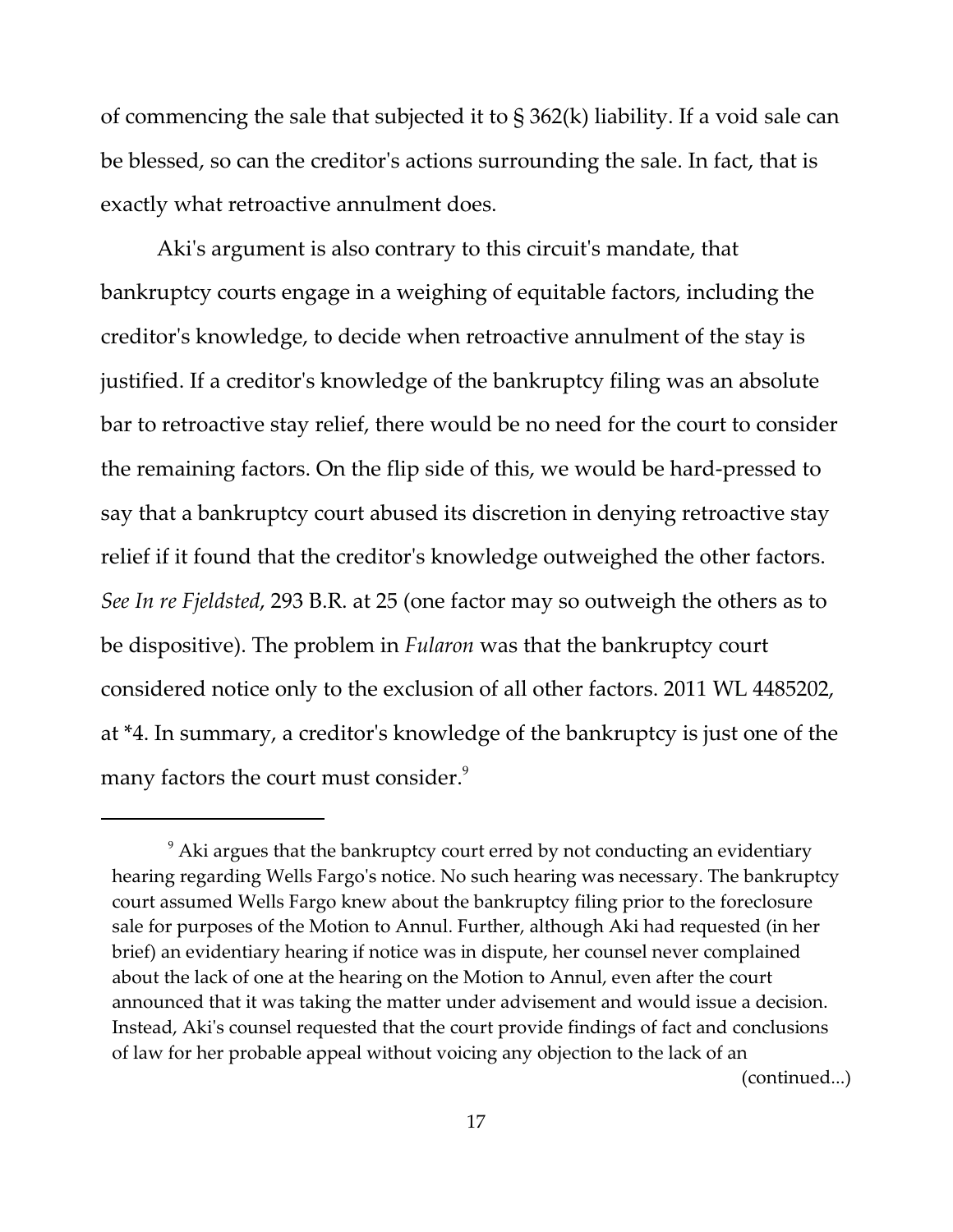The only case, at least from this circuit, that could have supported Aki's argument is *Williams I*, 323 B.R. at 702. However, that case was ultimately overruled by the Ninth Circuit Court of Appeals in 2010. In *Williams I*, the Panel affirmed the bankruptcy court's decision to annul the stay but remanded for the court to decide if the debtor was entitled to stay-violation damages under former § 362(h), now § 362(k). The Panel stated that case law had not yet definitively addressed whether an action taken in violation of the stay, validated by annulment after the fact, may still serve as the basis for an award of money damages if the debtor has suffered an injury. *Id.* "[I]t is far from clear that annulment of the stay should preclude damages for violation of the stay before the annulment: the principle that one may be held in contempt notwithstanding the reversal of the order violated, *Worden v. Searls*, 121 U.S. 14 (1887); *U.S. v. United Mine Workers of Am.*, 330 U.S. 258, 294 (1947), or even its unconstitutionality, *Walker v. City of Birmingham*, 388 U.S. 307 (1967), seems an appropriate analogy." *Id*. 10

On remand, the bankruptcy court ruled that stay-violation damages are precluded when the stay is retroactively annulled. The district court affirmed,

<sup>9</sup> (...continued)

evidentiary hearing. Thus, Aki's argument regarding an evidentiary hearing has been abandoned in any event.

<sup>&</sup>lt;sup>10</sup> Although *Williams I* was initially affirmed by the Ninth Circuit Court of Appeals, 204 F. App'x 582 (9th Cir. 2006), the unpublished opinion did not address the Panel's discussion of whether stay violations may serve as a basis for damages even when validated by retroactive annulment. *Id.*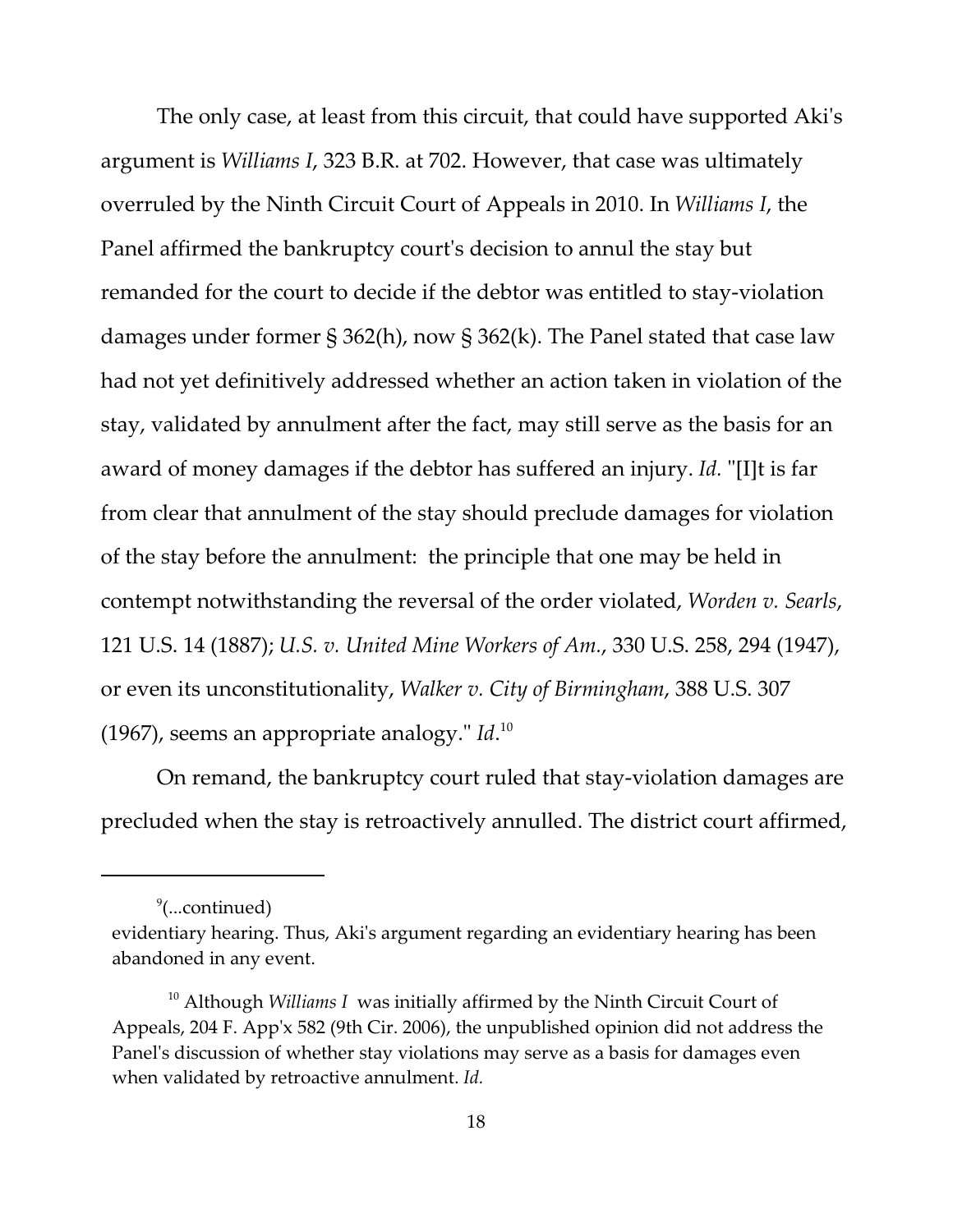ruling that once a stay is retroactively annulled, the opportunity for stayviolation damages is eliminated. *See Williams v. Franklin Towers Homeowners Ass'n, Inc. (In re Williams)*, No. 07-2879, 2008 WL 11334031, at \*5 (C.D. Cal. Jan. 16, 2008)("*Williams II*"). In its well-reasoned decision, the district court observed:

Generally, retroactive annulment operates to negate the existence of the stay from the effective date of the annulment, validating the prior action. . . . Damages for violations of a stay may be (and likely are) available when a court merely modifies or terminates a stay, without validating any prior violations or negating the existence of the stay from the date of the violation. Inclusion of these various statutory alternatives strongly suggests that Congress intended that an annulment would operate in some way different from a mere modification or termination of an automatic stay. An annulment's distinguishing characteristic, therefore, is that it operates to erase the stay from the date of any violation, validating prior impermissible actions. To allow damages even when a stay is annulled would render it identical to a termination or modification of a stay, and its inclusion in section 362(d) would then be redundant.

*Id.* at  $*4$ <sup>11</sup>

 $^{\rm 11}$  The district court disagreed with the Panel's earlier suggestion that the availability of damages when the stay is annulled is analogous to the validity of contempt sanctions even where the underlying court order is later invalidated. *Williams II*, 2008 WL 11334031, at \*5. It found the Panel's analogy inapt, because the cases on which the Panel relied involved criminal contempt, not proceedings for civil contempt and compensatory damages. *Id.* Unlike criminal contempt, noted the district court, a civil contempt judgment falls with the decision invalidating the underlying injunction. *Id.* (citing *Scott & Fetzer Co. v. Dile*, 643 F.2d 670, 675 (9th Cir. 1981)). Because (continued...)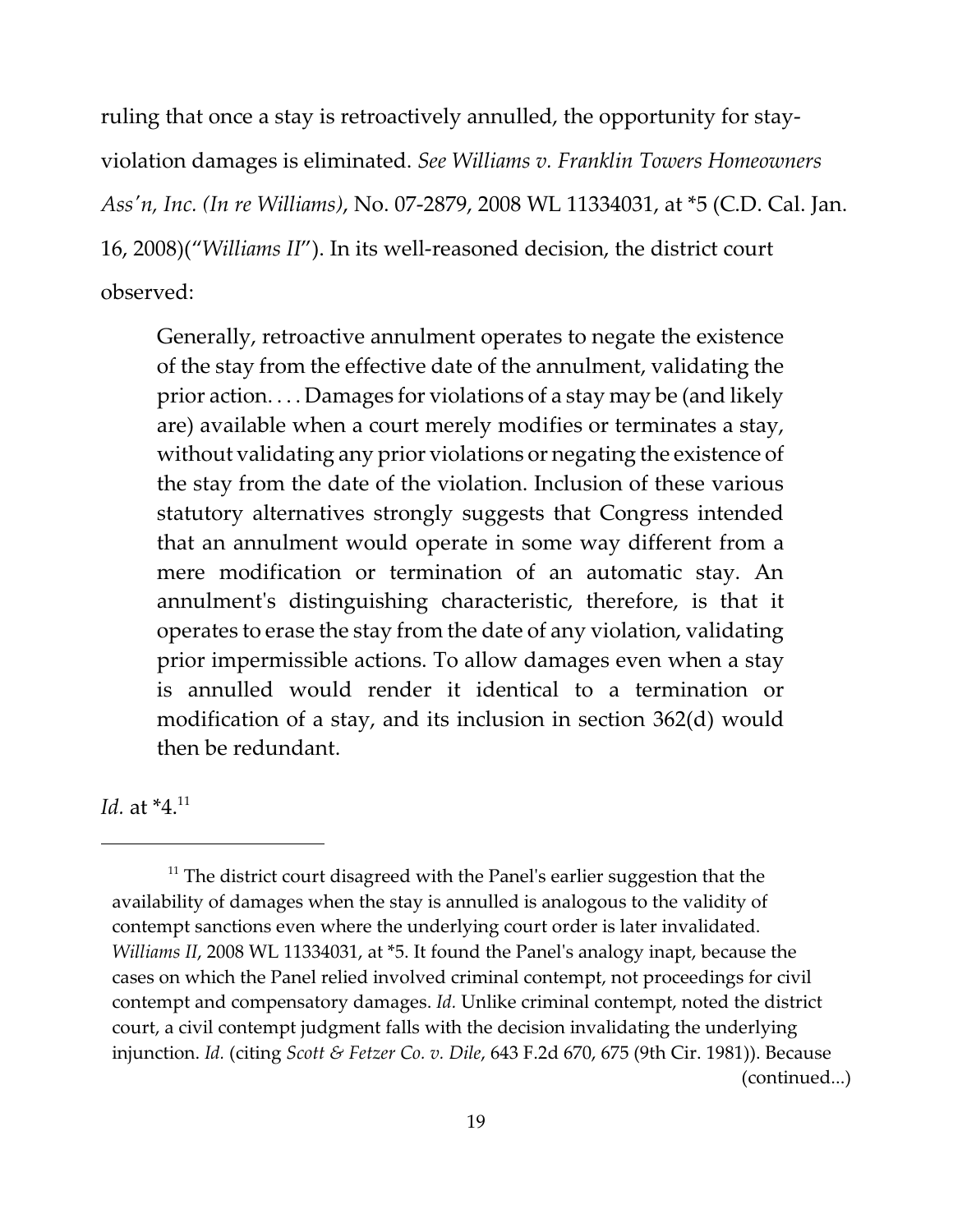The Ninth Circuit Court of Appeals affirmed, ruling that the "bankruptcy court correctly denied [the debtor's] request for damages for violation of the automatic stay because the stay was retroactively annulled." *Williams v. Franklin Towers Homeowners Ass'n, Inc. (In re Williams)*, No. 08- 55235, 386 F. App'x. 608 (9th Cir. July 6, 2010)("*Williams III*"). *See also In re Schwartz*, 954 F.2d at 573 (retroactive stay annulment under § 362(d) disposes of an underlying stay violation). Therefore, Aki's reliance on *Williams I,* as well as this Panel's reliance on *Williams I* after 2010, for the proposition that stay annulment does not necessarily preclude stay-violation damages under § 362(k) is misplaced. *See Wallace v. Carcredit Auto Grp., Inc. (In re Wallace)*, BAP No. 13-1414-KuPaTa, 2014 WL 1244792, at \*6 (9th Cir. BAP Mar. 26, 2014) (relying on *Williams I*, 323 B.R. at 702, to state, in dicta, that an overtly willful stay violation presumably cannot be cured by stay annulment). Moreover, Aki took the issue of stay-violation damages to the district court, which has ruled against her.

#### **3. The bankruptcy court properly weighed the** *Fjeldsted* **factors.**

Alternatively, Aki argues that the *Fjeldsted* factors weighed against annulment. She contests the bankruptcy court's findings of fact, which we review for clear error. The court painstakingly went through each of the twelve *Fjeldsted* factors, finding that only two weighed against annulment —

 $11$ (...continued)

stay-violation damages are virtually identical in character to civil compensatory contempt sanctions, reasoned the district court, the Panel's analogy did not apply.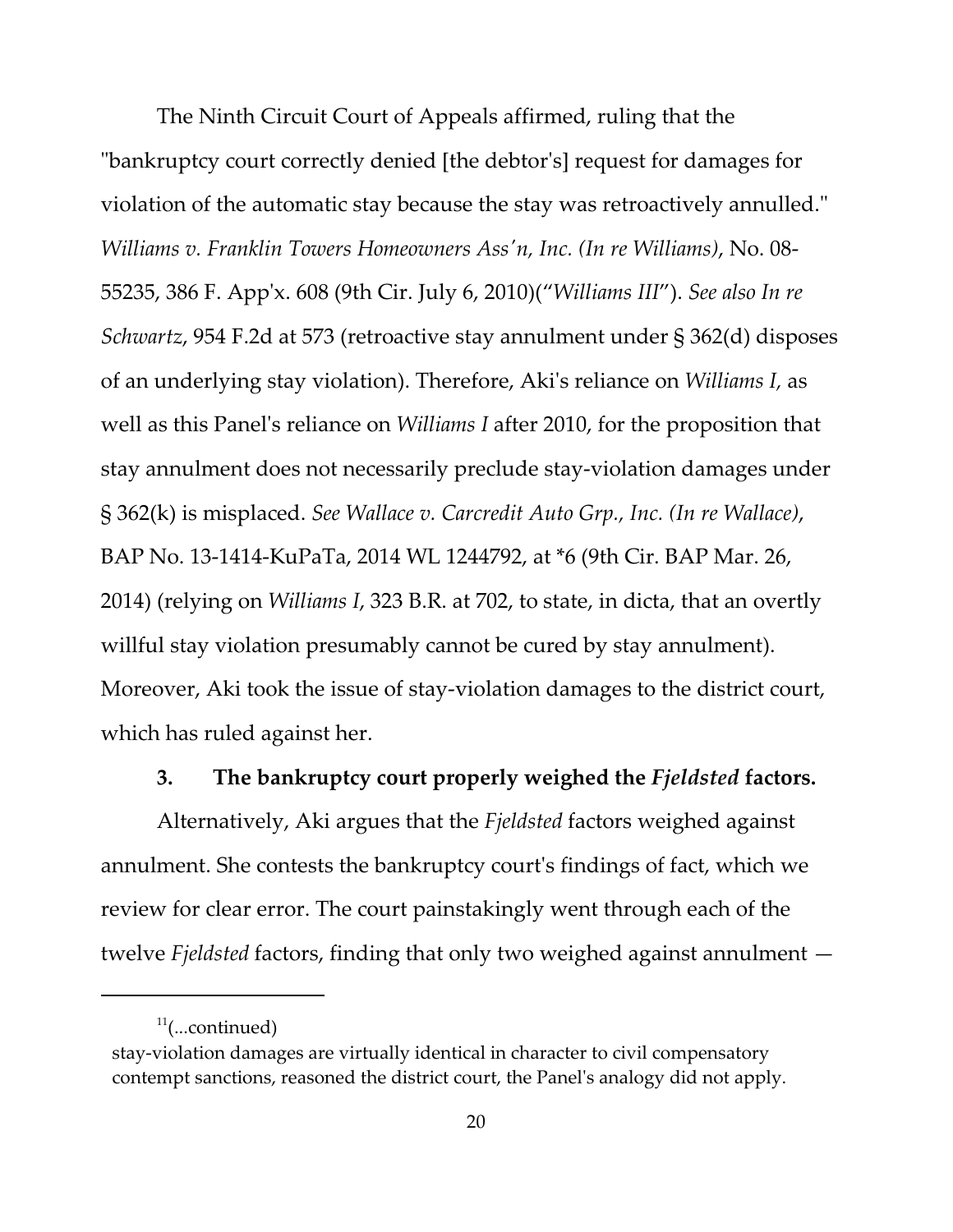factors 5 and 9. We do not discern any clear error here.

The court found that Aki's and Souichi's repeat filings, without any genuine effort to reorganize their debts, were part of an intentional scheme to hinder and delay the foreclosure of the Property and an abuse of the bankruptcy process. Aki (and Souichi) filed multiple bare-bones bankruptcy petitions, several of which were filed on the eve of a scheduled foreclosure sale. Aki (and Souichi) never filed schedules or statements of financial affairs or plans. And given that all six of the cases were dismissed for failure to file the required documents, Aki (and Souichi) apparently never intended to actually follow through and prosecute a bankruptcy case to conclusion. It is clear, especially given their careful timing, that the petitions were filed simply to get the benefit of the automatic stay. Thus, the court did not err in finding that factors 1, 2, 4 and 6 weighed in favor of annulment.

Likewise, the court did not err in finding that factors 3, 7, 8, 10, 11 and 12 weighed in favor of annulment. The court found that Wells Fargo would suffer prejudice if retroactive annulment was not granted because it would have to face § 362(k) sanctions, and that Aki should not be able to profit from her bad-faith scheme. Further, Aki had already been restored to the status quo ante with Wells Fargo's rescission of the sale, and annulment would now restore Wells Fargo to the pre-foreclosure status quo. The court found that annulment cost nothing to either party. Aki's threat of an appeal was not a cost of granting retroactive relief. And given that she had lived at the

21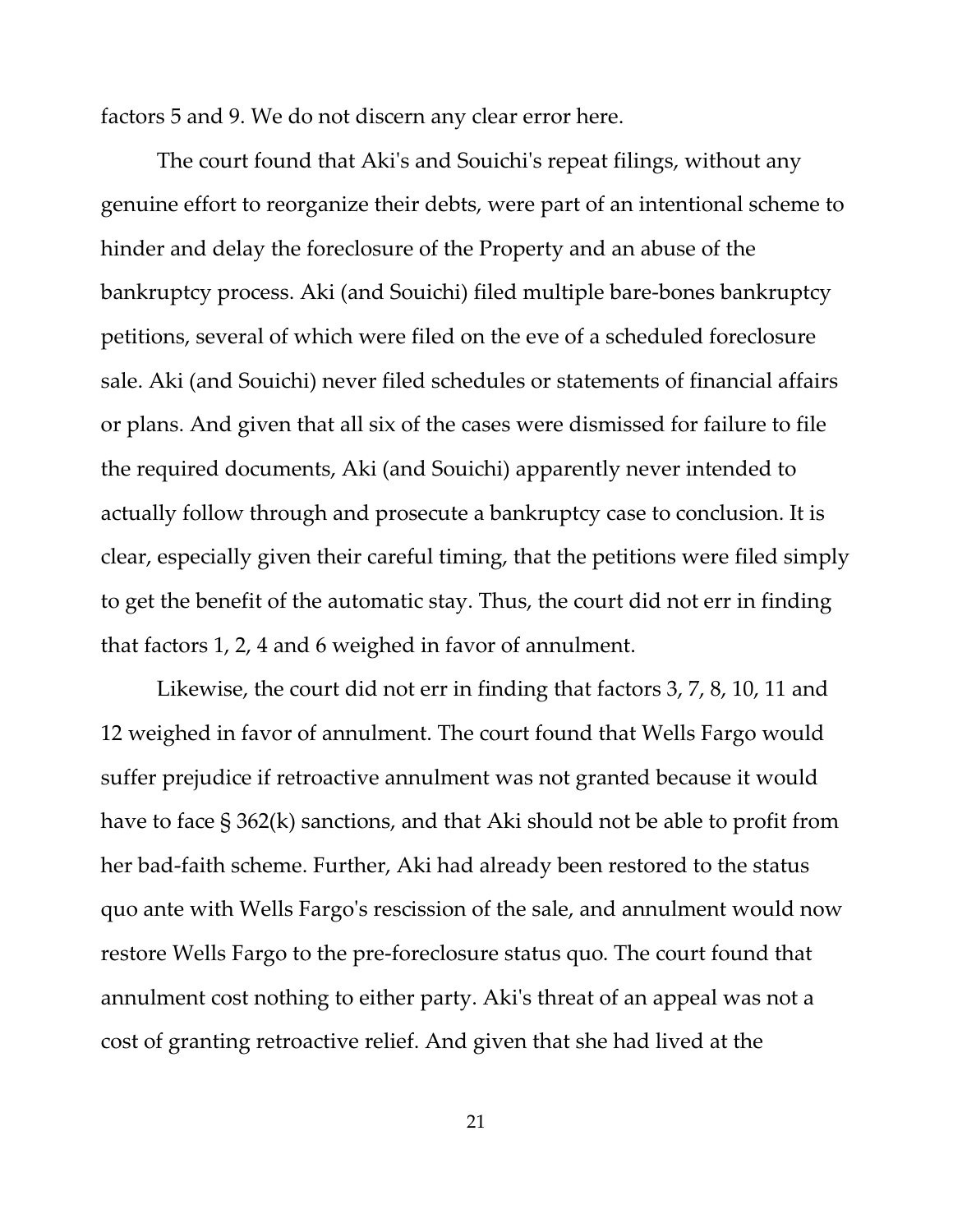Property for the past five years without making payments, the typical attorney's fees associated with stay motion practice would have no net cost to her. Because Wells Fargo immediately rescinded the sale the next day, the court found that there was no continuing violation of the stay. The court also found that annulment would not cause irreparable injury to Aki. Because her case had been dismissed, no stay was in place to prevent Wells Fargo's foreclosure efforts, no matter the motion's outcome. Finally, the court found that judicial economy and efficiency favored annulling the stay. Resolving the stay violation matter between Aki and Wells Fargo via annulment would expedite a resolution in the Civil Action. In other words, without a stay violation, damages under § 362(k) would be impossible to establish.

#### **4. Laches and Unclean Hands**

Lastly, Aki argues that the bankruptcy court erred in determining that laches and unclean hands did not preclude Wells Fargo's relief. It appears to us that the doctrines of laches and unclean hands are subsumed within the balancing tests of both *National Environmental Waste Corporation* and *Fjeldsted*. As we have already concluded above, the bankruptcy court did not err in weighing the relevant factors to conclude that Wells Fargo was entitled to retroactive stay relief. While the court found that Wells Fargo's five-month delay in seeking retroactive stay relief weighed against annulment, it also found that Aki was not prejudiced by any purported delay given her five years of living at the Property rent free. Further, even if Wells Fargo had